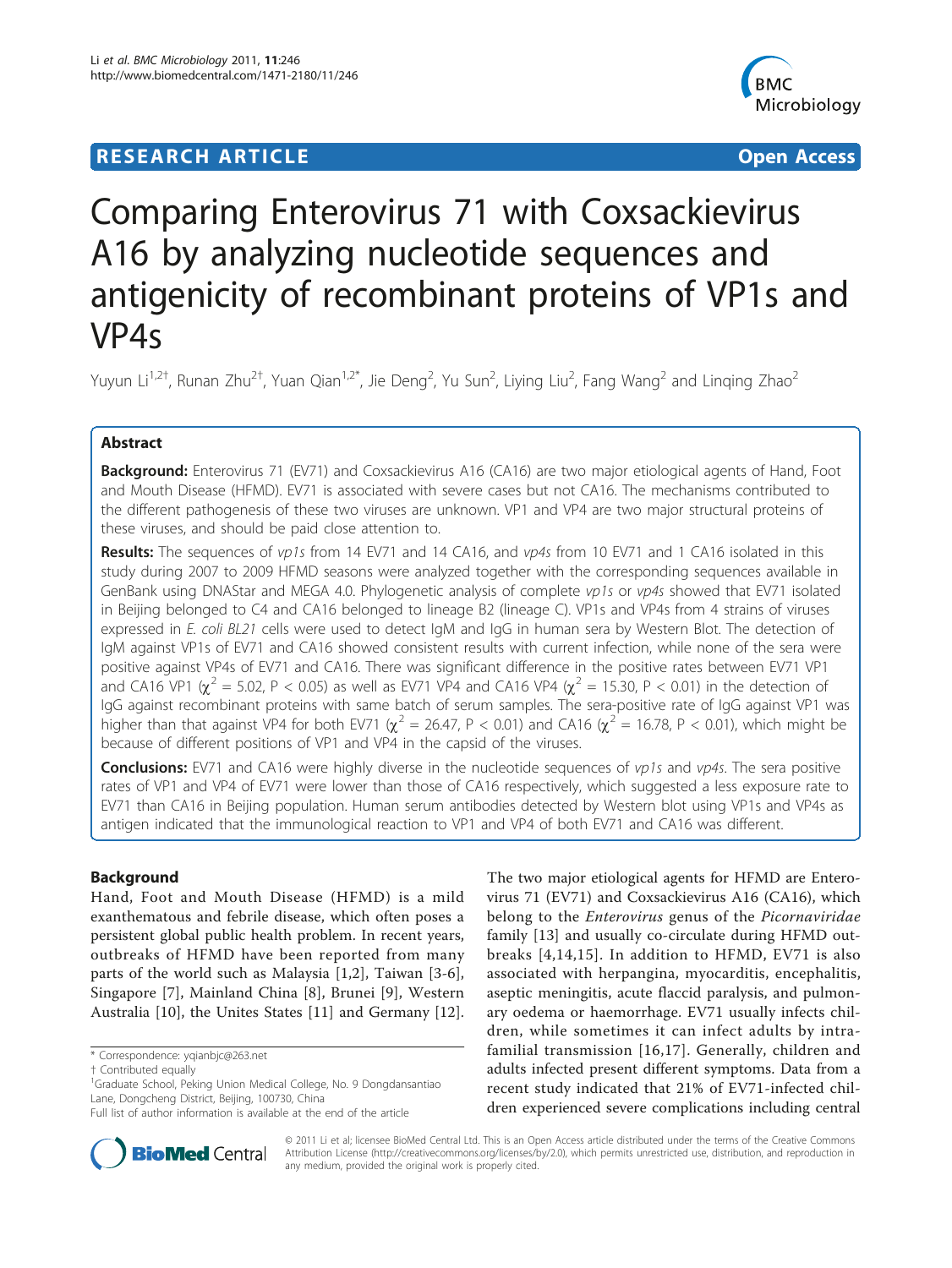nervous system (CNS) complications and cardiopulmonary failure. By contrast, 53% of infected adults were asymptomatic, and all symptomatic adults recovered completely from uncomplicated illness [[16](#page-9-0)]. However, there were several reports about adults infected with severe complications. It was reported that in November 2006, a 37-year-old woman suffered from acute encephalitis due to intra-familial transmission of EV71 [\[17](#page-9-0)]. In 2000 a 19-year-old man even died from EV71 encephalitis in Singapore [[18\]](#page-9-0). CA16 appeared to have been attracting very little interest probably due to its association with often mild and benign clinical symptoms. Therefore, there had been much less data about CA16 than EV71.

Both EV71 and CA16 were divided into several subtypes by vp1s (referred to nucleotide sequences, the same below) or  $\nu p4s$  (referred to nucleotide sequences, the same below). Data from molecular epidemiological studies indicated that EV71 consisted of 3 genotypes A, B (B0~B5) and C (C1~C5) [\[14,19](#page-9-0)-[24\]](#page-9-0). However, C4 was being proposed as genotype D recently [\[25,26\]](#page-9-0). Based on phylogenetic analysis of vp4s, CA16 was classified into three distinct genetic lineages A, B, and C. Lineage A was represented by only one isolate of the prototype G10 [\[27\]](#page-9-0). In a recent report, CA16 was divided into two distinct genogroups A and B based on  $vpls$ , which was probably a more accurate description for vp1s containing more nucleotides and genetic information. The prototype G10 was the only member of genogroup A. Genogroup B was divided into two separate lineages (1 and 2) [\[28\]](#page-9-0). In fact, lineage B and C viruses in the analysis based on vp4s represented lineage B1 and lineage B2 viruses, respectively, in genogroup B as determined using complete  $vp1$  sequences [[28\]](#page-9-0). The capsids of both EV71 and CA16 consisted of 4 proteins: VP1 (referred to protein, the same below), VP2, VP3 and VP4 (referred to protein, the same below). VP1, VP2 and VP3 were on the outer part of the caspid while VP4 is on the inner part of it. It was believed that neutralization epitopes resided mainly on VP1, so most of researches had been focused on VP1, but only few on VP4.

Outbreaks of HFMD have occurred each year in Beijing recently [[29](#page-9-0)] with various severity and outcomes of the disease which is associated with the predominant virus. The *vp1s* and *vp4s* of EV71 and CA16 isolated from the specimens collected from patients of HFMD in Beijing from 2007 to 2009 were sequenced and analyzed together with some corresponding sequences obtained from GenBank using DNAStar and MEGA 4.0 to analyze if the clinical manifestations of the children infected were related to the variation of the genes of the viruses. VP1 and VP4 encoding genes from field strains of EV71 and CA16 were cloned and expressed in E. coli BL21

cells. These expressed VP1s and VP4s were used as antigens to detect IgM and IgG antibodies in serum samples from children by Western Blot to analyze and compare their antigenicity and the prevalence of these two viruses.

# Results

#### The epidemiologic characteristics of HFMD in children visiting our hospital from 2007 to 2009

From 2007 to 2009, no large epidemics of HFMD like some other provinces in China were reported in Beijing, but small local outbreaks with only a few cases with severe complications did occur. During these years, 535 clinical specimens were collected from 361 patients who visited the affiliated Children's Hospital to our institute, including 354 throat swabs and 181 vesicle fluids, and the case number each year was 59 (in 2007), 197 (in 2008) and 105 (in 2009). These specimens were subject to RT-PCR for EV71 and CA16 detection by using specific primers, followed by virus isolation with Vero cells. Out of these 535 clinical specimens, 336 (62.8%) virus strains were isolated. Co-infection by EV71 and CA16 was not found in these samples. Of the patients with molecularly confirmed EV71 or CA16 infection, the age ranged from 1 month to 15 years old, with 95% of the patients being less than 5 years old. The positive rates for EV71 in the cases from whom specimens were collected were 3.4% (2/59) in the year of 2007, 59.4% (117/ 197) in 2008 and 11.4% (12/105) in 2009. The positive rate for CA16 was 72.9% (43/59) in the year of 2007, 12.2% (24/197) in 2008 and 55.2% (58/105) in 2009. Therefore, the predominant etiological agent of HFMD in Beijing was CA16 in 2007 and 2009 but EV71 in 2008.

#### Comparison of vp1s and vp4s among EV71 and CA16

The *vp1s* from 14 strains of EV71 isolated from clinical specimens in this study were sequenced and compared with *vp1s* from 21 strains of EV71 obtained from Gen-Bank (see Additional file [1\)](#page-8-0). Pairwise nucleotide and amino acid comparison of these sequences showed that the variability among them was small. The nucleotide identities among these sequences were 80.90%~99.70% and the deduced amino acid identities among them were 92.30%~100.00%, indicating that changes in amino acids were fewer than those in nucleotides. The  $vp4s$ from 10 out of these 14 field strains of EV71 were also sequenced and analyzed with  $\nu p4s$  from other 22 strains of EV71 obtained from GenBank (see Additional file [1](#page-8-0)). The nucleotide identities in these  $\nu p 4s$  were similar to those in *vp1s* but the deduced amino acid sequences for these  $\nu p4s$  were 98.60%~100.00%. In addition, nucleotide sequence comparisons between sequences of EV71 isolated from mild cases and those of EV71 isolated from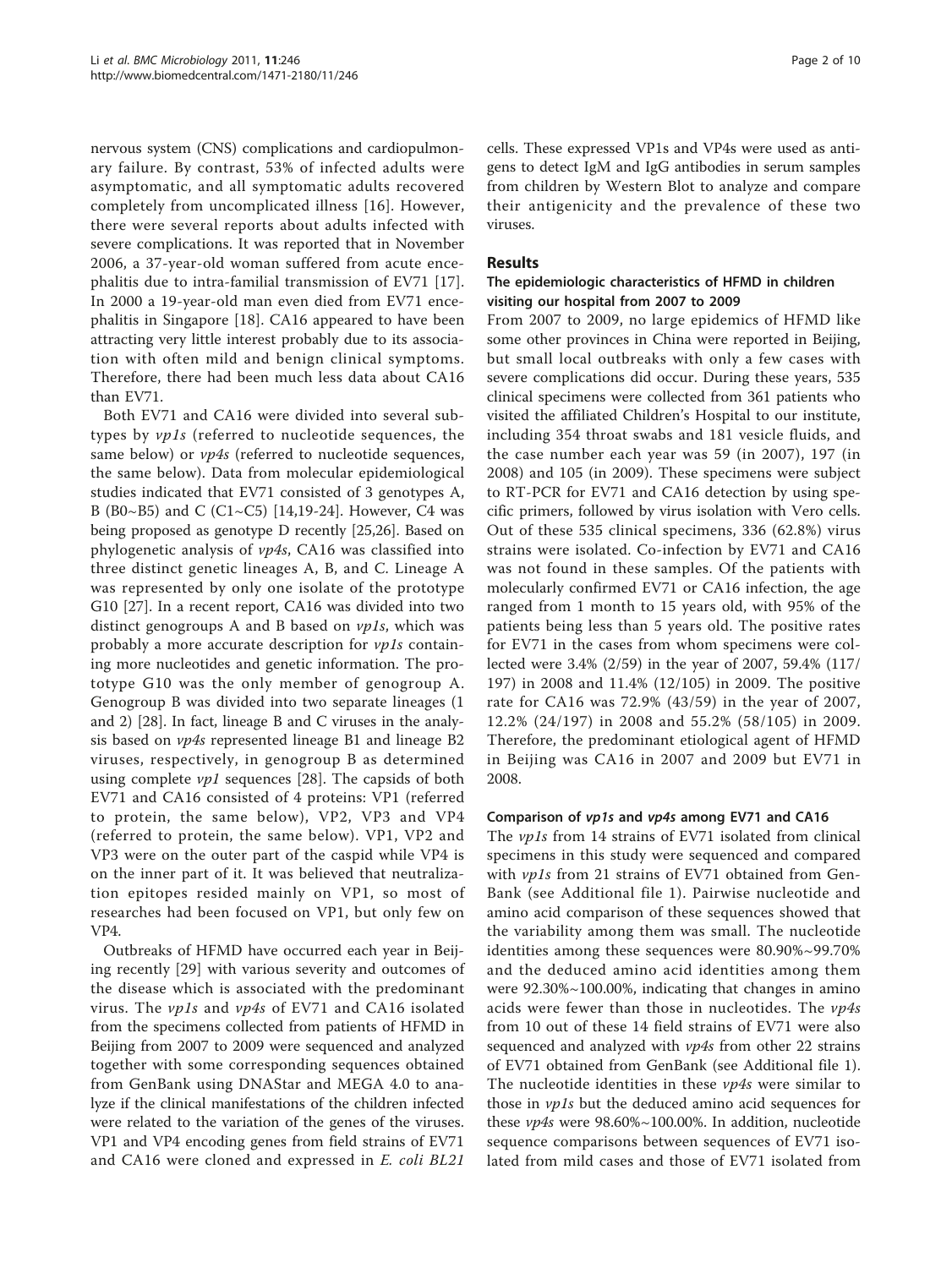severe cases in the present study showed that there were no consistent divergences of nucleotides in vp1s or vp4s (data not shown). The vp1s from 14 strains of CA16 isolated from clinical specimens in this study were sequenced and analyzed with  $vpls$  from 14 strains of CA16 obtained from GenBank (see Additional file [1\)](#page-8-0). The nucleotide identities among them were 75.40% ~99.90% while the deduced amino acid identities of them were 91.20%~100.00%. The nucleotide identities among those CA16 VP4s were 80.20%~100.00% and the deduced amino acids of them were identical (Table 1).

The nucleotide sequences of vp1s between EV71 and CA16 were also compared using MegAlign of DNAStar. Both vp1 encoding gene from EV71 and CA16 was 891 nucleotides in length and the deduced amino acids of them were 297 in length. The identities of nucleotides for them were 62.50%~66.80% and the deduced amino acid identities for them were 70.00%~72.70%. The comparison between vp4s from EV71 and CA16 using MegAlign of DNAStar showed that the number of nucleotides was 207 in length and the deduced amino acids of them were 69 in length. The identities of nucleotides among them were 64.30%~73.90% and the identities of the deduced amino acids were 78.30%  $\sim$ 79.70% (Table 1).

# Phylogenetic analysis of complete vp1s and vp4s from EV71 and CA16

Phylogenetic analysis of EV71 was based on the alignment of complete  $vp1$  and  $vp4$  gene sequences from EV71. A total of 36 strains were included in the phylogenetic analysis of the EV71  $vpl$  genes. Among them, vp1s from 14 EV71 field strains were sequenced in this study, 8 strains available in GenBank were reported in other studies in China, 13 strains obtained from Gen-Bank were used as genotype reference and CA16 strain G-10 was used as an outgroup. Phylogenetic analysis of complete EV71 vp1s showed that these 14 EV71 strains isolated in this study from 2007 to 2009 was closest to C4 sub-genotype (Figure [1A\)](#page-3-0). The phylogenetic analysis tree of EV71 vp4s (Figure [1B\)](#page-3-0) including 10 strains isolated in this study, 9 strains reported in other studies in China and deposited in GenBank, 13 strains obtained from GenBank and used as genotype references and

CA16 strain G-10 used as an outgroup, showed consistent result with that of phylogenetic analysis of complete vp1s. In the same way, vp1s from 14 CA16 strains isolated in this study, 14 sequences obtained from Gen-Bank and EV71 strain BrCr used as an outgroup for phylogenetic tree analysis showed that lineage B2 of CA16 circulated in Beijing during 2007 to 2009 (Figure [1C\)](#page-3-0). The phylogenetic analysis of complete CA16  $vp4s$ including 1 sequences isolated in this study, 14 sequences obtained from GenBank and EV71 strain BrCr used as an outgroup showed that the CA16 viruses isolated in Beijing belonged to lineage C (Figure [1D](#page-3-0)), which was consistent with results from vp1s.

# Detection of IgM and IgG against EV71 and CA16 in serum samples by Western blot using expressed VP1 and VP4 as antigens

The VP4s of EV71 (amplified from specimen s67) and CA16 (amplified from specimen s401) as well as VP1s of EV71 (amplified from specimen s108) and CA16 (amplified from specimen s390) were expressed in E. coli BL21 and used as antigen by Western Blot to detect specific IgM antibodies in serum samples collected from children with acute enterovirus (EV) infections (Figure [2\)](#page-4-0). Out of 14 serum samples from children with acute EV71 infection, 12 were positive for VP1 of s108 (EV71) and 1 for VP1 of s390 (CA16). Out of 12 serum samples from children with acute CA16 infections, the number of positive serum samples for s108 VP1 and s390 VP1 were 3 and 7, respectively. This result suggested that VP1s from EV71 and CA16 could be used for the detection of IgM specific antibodies in serum samples from patients with acute infections (Table [2\)](#page-4-0). When expressed VP4s of s67 (EV71) and s401 (CA16) were used as antigen to detect specific IgM, all of these 26 serum samples were negative, which raised the question about the antigenicity of the expressed VP4s from EV71 and CA16.

These 4 expressed proteins were then used to detect specific IgG antibodies by Western Blot (Figure [3](#page-5-0)) in 189 serum samples, including 141 sera collected from adults for regular health check up and 48 sera from children without acute EV infections. The serum positive rate for IgG against EV71 VP1, CA16 VP1, EV71 VP4 and CA16 VP4 were 64.55% (122/189), 75.13% (142/

Table 1 The nucleotide identities and amino acid identities for the corresponding genes

| Sequence name       | Number of strains | Nucleotide identity (%) | Amino acid identity (%) |
|---------------------|-------------------|-------------------------|-------------------------|
| $EV71$ vp1s         | 35                | 80.90~99.70             | $92.30 - 100.00$        |
| CA16 vp1s           | 28                | 75.40~99.90             | $91.20 - 100.00$        |
| EV71 vp1s/CA16 vp1s | 35/28             | $62.00 - 66.80$         | 70.00~72.70             |
| EV71 vp4s           | 32                | 79.20~100.00            | $98.60 - 100.00$        |
| CA16 vp4s           | 5                 | $80.20 - 100.00$        | 100.00                  |
| EV71 vp4s/CA16 vp4s | 32/15             | 64.30~73.90             | 78.30~79.70             |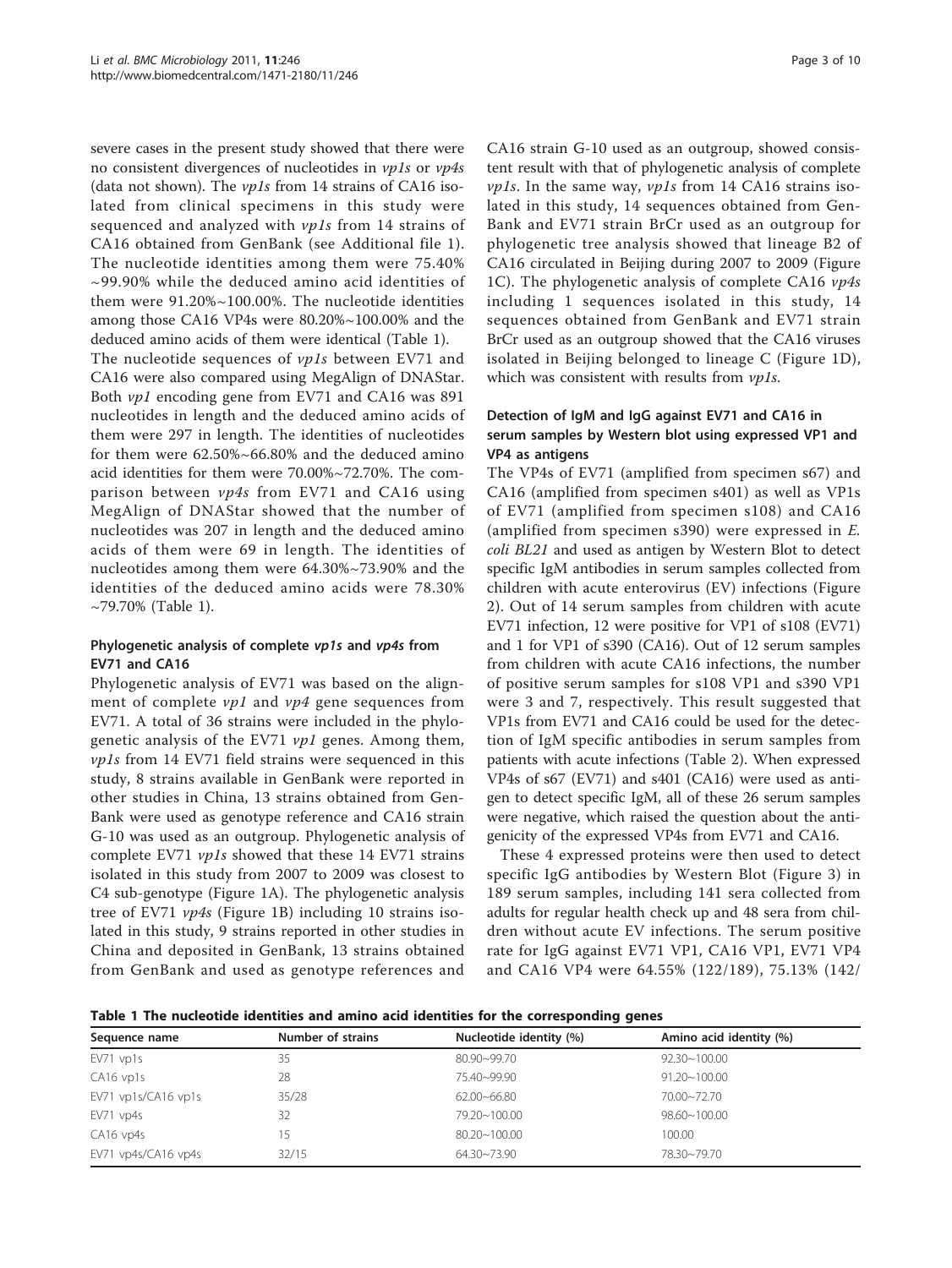189), 38.10% (72/189) and 58.20% (110/189), respectively. The data indicated that the expressed VP4s of EV71 and CA16 were of good antigenicity in the test of IgG specific antibodies. There was significant difference between the positive rates of IgG antibodies against VP1s of EV71 and CA16 ( $\chi^2$  = 5.02, P < 0.05), implying that these two proteins were not cross-reactive which was similar to the results from the study conducted by Shih et al [[30](#page-9-0)]. The positive rates of IgG antibodies

against VP4s of EV71 and CA16 ( $\chi^2$  = 15.30, P < 0.01) also suggested that there was no cross-reactivity between them. The sera-positive rate of EV71 VP1 was higher than that of EV71 VP4 ( $\chi^2$  = 26.47, P < 0.01) and in the same way the sera-positive rate of CA16 VP1 was higher than that of CA16 VP4 ( $\chi^2$  = 16.78, P < 0.01) (Table [3](#page-5-0)), which might be associated with the position of the proteins in the capsid of the virus, that was VP1 was located on the outside of the capsid while VP4 was

<span id="page-3-0"></span>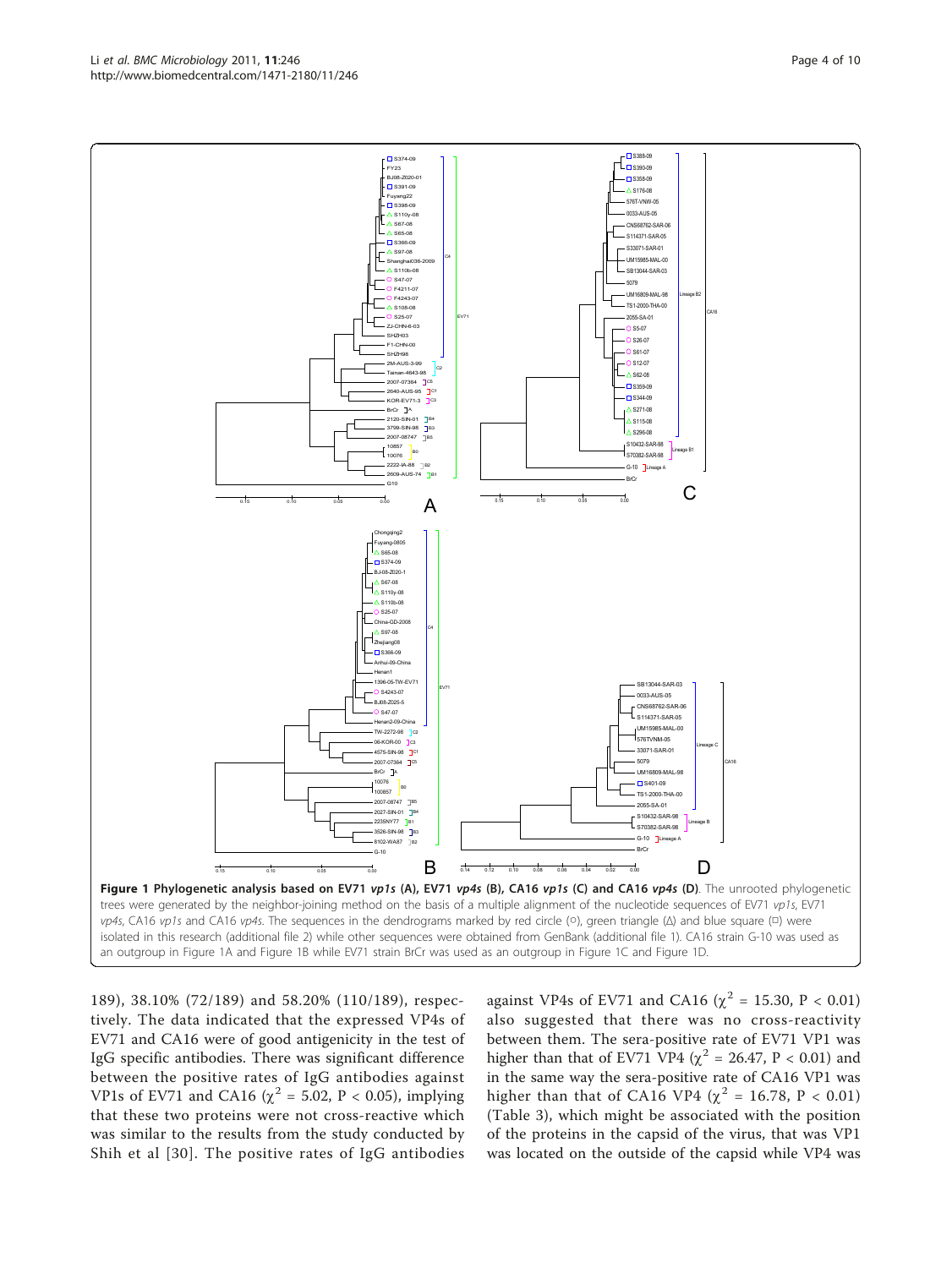<span id="page-4-0"></span>

#### Table 2 Western Blot analysis of IgM in serum samples using s108 VP1 and s390 VP1 as antigens

| proteins | Serum samples |          | sum |
|----------|---------------|----------|-----|
|          | positive      | negative |     |
| s108VP1  | 12            |          | 14  |
|          |               |          | 12  |
| s390VP1  |               | 13       | 14  |
|          |               |          |     |

The data indicate the IgM detection in 14 sera from patients with acute EV71 infections by Western Blot using s108 VP1 and s390 VP1. The IgM detection in 12 sera from patients with acute CA16 infections by Western Blot using s108 VP1 and s390 VP1 is shown in italics.

located on the inside of the capsid. The serum IgG positive rates against VP1 and VP4 of EV71 were lower than those of CA16, suggesting that the exposure rate to EV71 was lower than that to CA16 in the population.

#### **Discussion**

EV71 and CA16 were two of the members of the Picornaviridae family, whose genomes were characterized by a single positive-stranded genomic RNA. Due to their poor fidelity replication and frequent recombination, the genomes of EV71 and CA16 mutated at a high rate. Different genotypes and sub-genotypes of these 2 viruses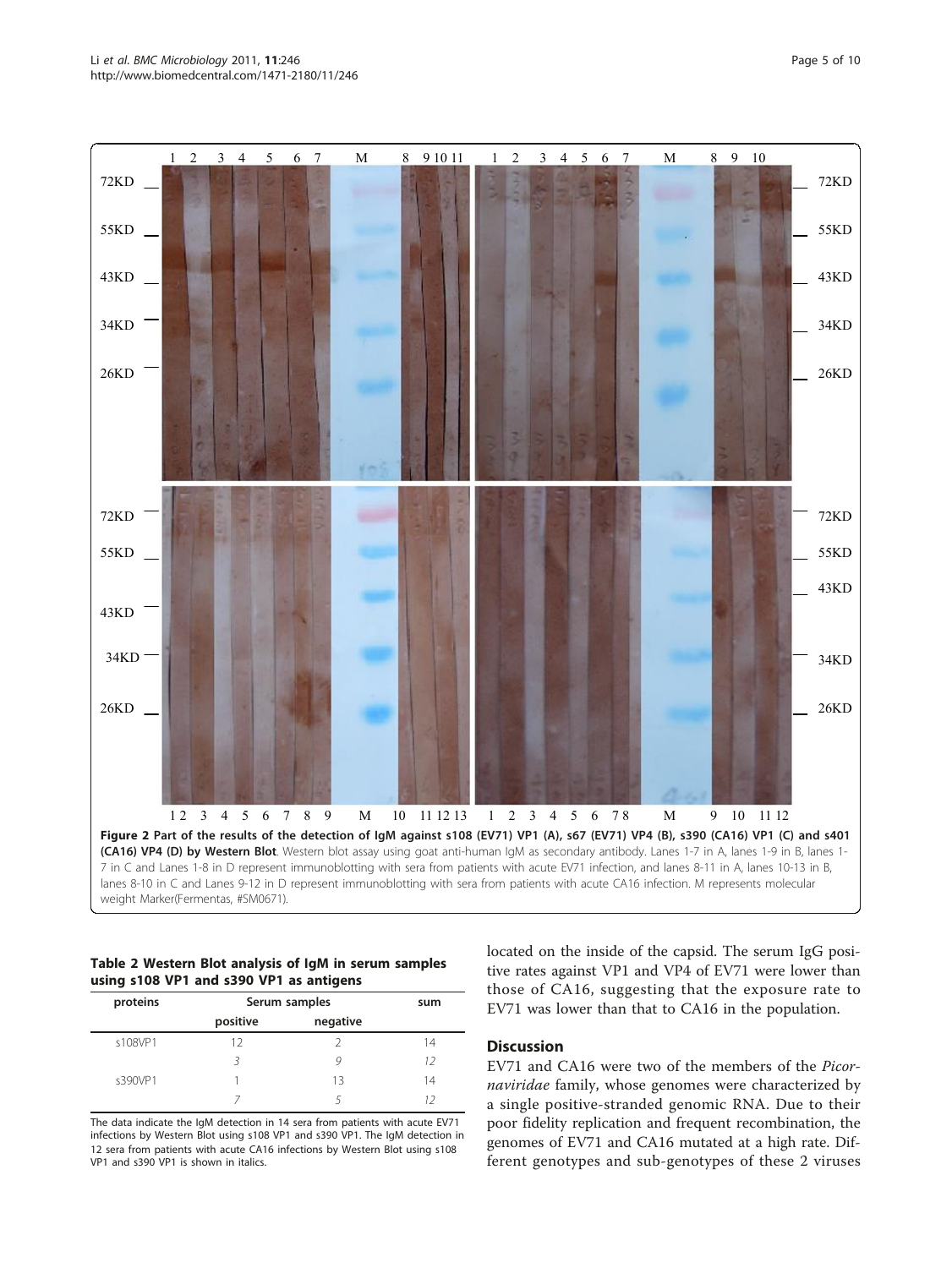had alternated and co-circulated in the Asia-Pacific region, leading to repeated outbreaks of HFMD. The first reported large, severe and devastating HFMD epidemic occurred in Taiwan region in 1998 including

| Table 3 Statistic analysis of the results of detection of |  |
|-----------------------------------------------------------|--|
| IgG against 4 proteins by Western blot                    |  |

|                 | 189 sera        |                 |       |          |
|-----------------|-----------------|-----------------|-------|----------|
|                 | <b>Negative</b> | <b>Positive</b> | $X^2$ | P        |
| s108 VP1        | 67              | 122             |       |          |
| s390 VP1        | 47              | 142             | 5.02  | P < 0.05 |
| <b>FV71 VP1</b> | 67              | 122             |       |          |
| <b>FV71 VP4</b> | 117             | 72              | 26.47 | P < 0.01 |
| CA16 VP1        | 47              | 142             |       |          |
| <b>CA16 VP4</b> | 79              | 110             | 16.78 | P < 0.01 |
| <b>FV71 VP4</b> | 117             | 72              |       |          |
| <b>CA16 VP4</b> | 79              | 110             | 15.30 | P < 0.01 |

patients were severe and 78 died [\[3](#page-9-0),[4](#page-9-0),[31\]](#page-9-0). In 2000, there was another report of outbreak, with 80677 cases of HFMD and 41 deaths there [[6](#page-9-0)]. From February to August in 2006, Brunei with a population of about 370000 experienced its first reported major outbreak of EV71. More than 1681 children were affected, with 3 deaths resulting from severe neurologic complications [[9\]](#page-9-0). In Mainland China, HFMD broke out repeatedly in recent years. There were 83344, 488955 and 1155525 cases in the nationwide in 2007, 2008 and 2009, respectively, reported by the Ministry of Health, the People's Republic of China. The corresponding deaths for these years were 17, 126 and 353, respectively. It suggested that HFMD had been becoming a more and more serious public health problem in China.

about 130000 cases of HFMD, among whom 405

In Beijing, no large HFMD epidemic has occurred so far, but sporadic infections are common. In 2007 and

<span id="page-5-0"></span>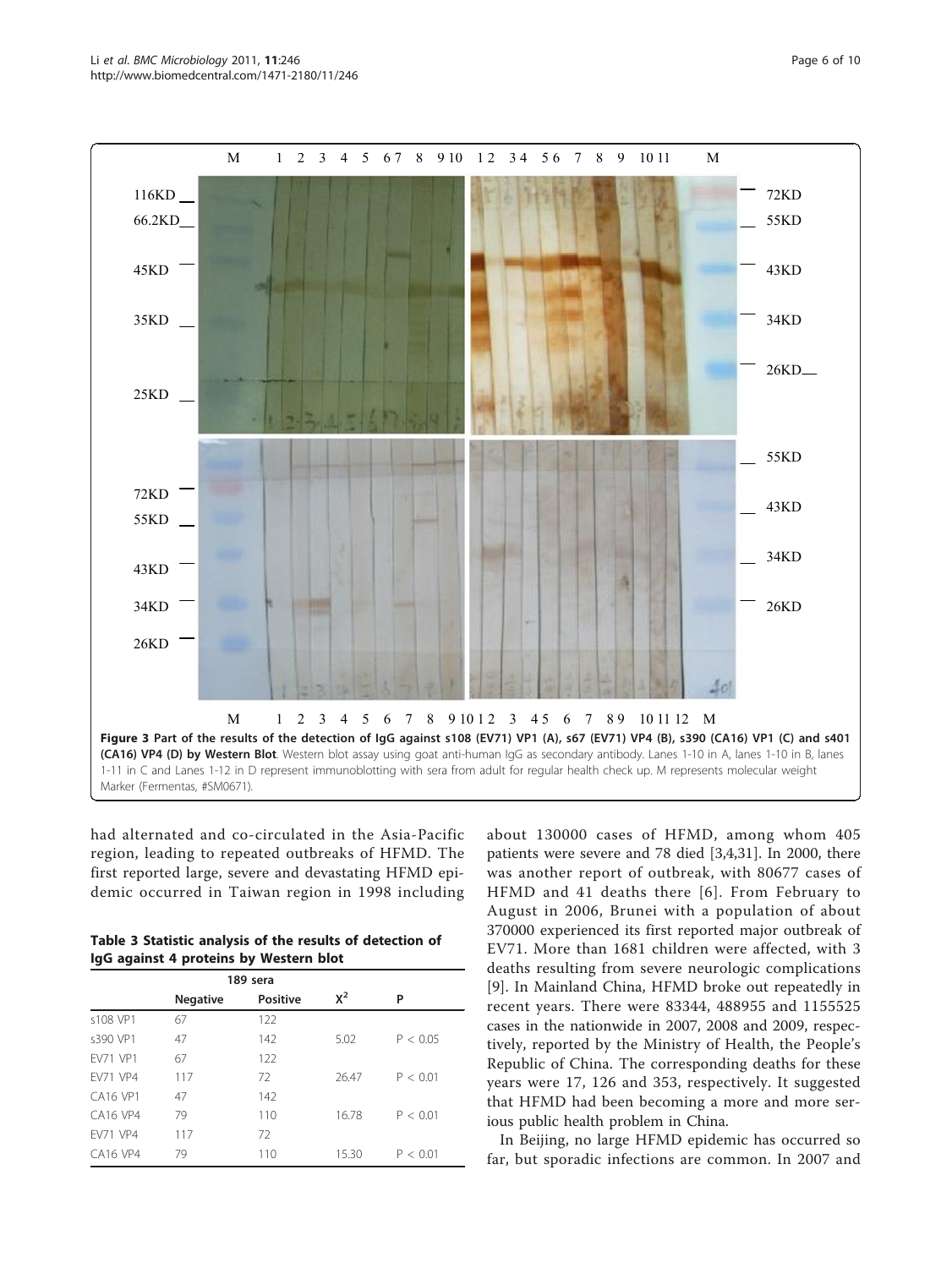2009, the predominant etiological agents of HFMD in Beijing were CA16 while the main etiological agent was EV71 in 2008. In general, comparison for nucleotides among vp1s or vp4s of EV71 indicated that the nucleotide identity of these sequences from strains isolated in the same year was higher than that of those sequences from strains isolated in the different years, and the nucleotide identity of these sequences isolated in this study was higher than that of those sequences reported in other parts of Mainland China and especially other countries of the world. However, it was not necessarily true. For example, the nucleotide identity of s374 vp4 isolated in 2009 and those isolated in 2008 in this research was higher than that of s374 vp4 and s366 vp4 isolated in the same year of 2009. This suggested that the transmission of EV71 was not strictly regional and temporal restriction. In addition, the nucleotide comparison also indicated that the severity of patients' illness caused by EV71 infection seemed not to be correlated with the sequence mutations in  $vpl$  or  $vpl$ . The phylogenetic data in this study indicated that C4 of EV71 and lineage B2 (C) of CA16 had been circulating in Beijing in these 3 years and major mutations were not observed in these virus strains, which was similar to the results reported by other parts of Mainland China [[14](#page-9-0)]. In Mainland China there were no subgenotypes other than C4 of EV71 reported which seemed to be regionally and temporally restricted, but it was not true for the lineage of CA16. In Shenzhen, lineage B1 and B2 co-circulated in 1999 and 2000, but only lineage B2 was found from 2001 to 2004. In other parts of the world, the transmission of genotypes of EV71 and lineages of CA16 showed a different trend. For example, in Malaysia EV71 outbreaks occurred in 1997 and 2000, mainly associated with genotypes B3 and B4 alternating in the 2 years [[32,22\]](#page-9-0), and lineage B1 and B2 of CA16 coexisted in 2000 and 2003[[33](#page-9-0)]. In Taiwan region, EV71 epidemics were associated with genotype C2 and B4.

The overall sero-positive rates of VP1 of EV71 and CA16 in this research were 64.55% and 75.13%, respectively, which were higher than those reported by Rabenau et al, whose data showed 42.8% for EV71 and 62.9% for CA16 for those individuals  $\geq 1$  years old [[34\]](#page-9-0). The difference of sero-positive rate in these two studies might be caused by the variety of the detection method used or age group of the participants. Nevertheless, both results from our study and Rabenau' suggested that the exposure rate of CA16 was higher than that of EV71 in the population.

EV71 other than CA16 was the cause of severe cases of HFMD in young children. Generally the severity of the patients infected by viruses was associated with 2 factors: host and virulence of the virus [[4](#page-9-0)]. When HFMD outbreaks were caused by EV71, there would be some severe cases and even deaths [[3,6\]](#page-9-0). CA16 was often associated with mild and benign clinical symptoms. Then the pathogenicity of EV71 should be stronger than that of CA16. EV71 and CA16 shared a lot in some characteristics. For example, both of them belonged to *Enterovirus* A and had a genome of about 7.4 k bp in length. The caspids of them consisted of 4 proteins: VP1, VP2, VP3 and VP4. Both of them could cause HFMD. However, there were also many differences between them. In this study, we designed experiments to compare EV71 and CA16 in some aspects and tried to find some of the differences. The nucleotide identities of VP1 between them were less than 66.80% and the identities of deduced amino acids were no more than 72.70%. Although VP4s from them were much conserved, there were still some differences in nucleotides and the deduced amino acids. The nucleotide identities of VP4s between them were 64.30%~73.90% and the deduced amino acids identities were 78.30%~79.70%. There were also some differences in inducing IgG in host's sera against VP1 and VP4 between EV71 and CA16. The sera-positive rate of EV71 VP1 in the population was lower than that of CA16 VP1 and similarly the sera-positive of EV71 VP4 was lower than that of CA16 VP4, for which there might be 2 reasons. One was that the exposure rate of EV71 might be lower than that of CA16. Another was that it was more difficult to induce IgG against EV71 than CA16 in hosts' sera, which might be associated with the different symptoms caused by EV71 and CA16. When the specific IgM against VP4s of these two viruses were tested in serum specimens collected from children currently infected with these two viruses, none of these sera showed positive reaction.

#### Conclusions

EV71 and CA16 were highly diverse in the nucleotide sequences of  $vpls$  and  $vp4s$ . The severity of illness of EV71 infected was not associated with the sequence variation of *vp1s* or *vp4s*. The sera positive rates of VP1 and VP4 of EV71 were lower than that of CA16, suggesting less exposure rate to EV71 than CA16 in Beijing population. The detection of serum antibodies by Western blot using VP1s and VP4s as antigens indicated that the immunological reaction to VP1 and VP4 of both EV71 and CA16 was different. IgM against VP1 but not VP4 was generated in children after acute infections, which needs to be clarified further.

#### Methods

#### Clinical specimens and isolation of viruses

Throat swabs and vesicle fluids were collected from infants and children with clinical diagnosis of HFMD or suspected EV infection who visited the Affiliated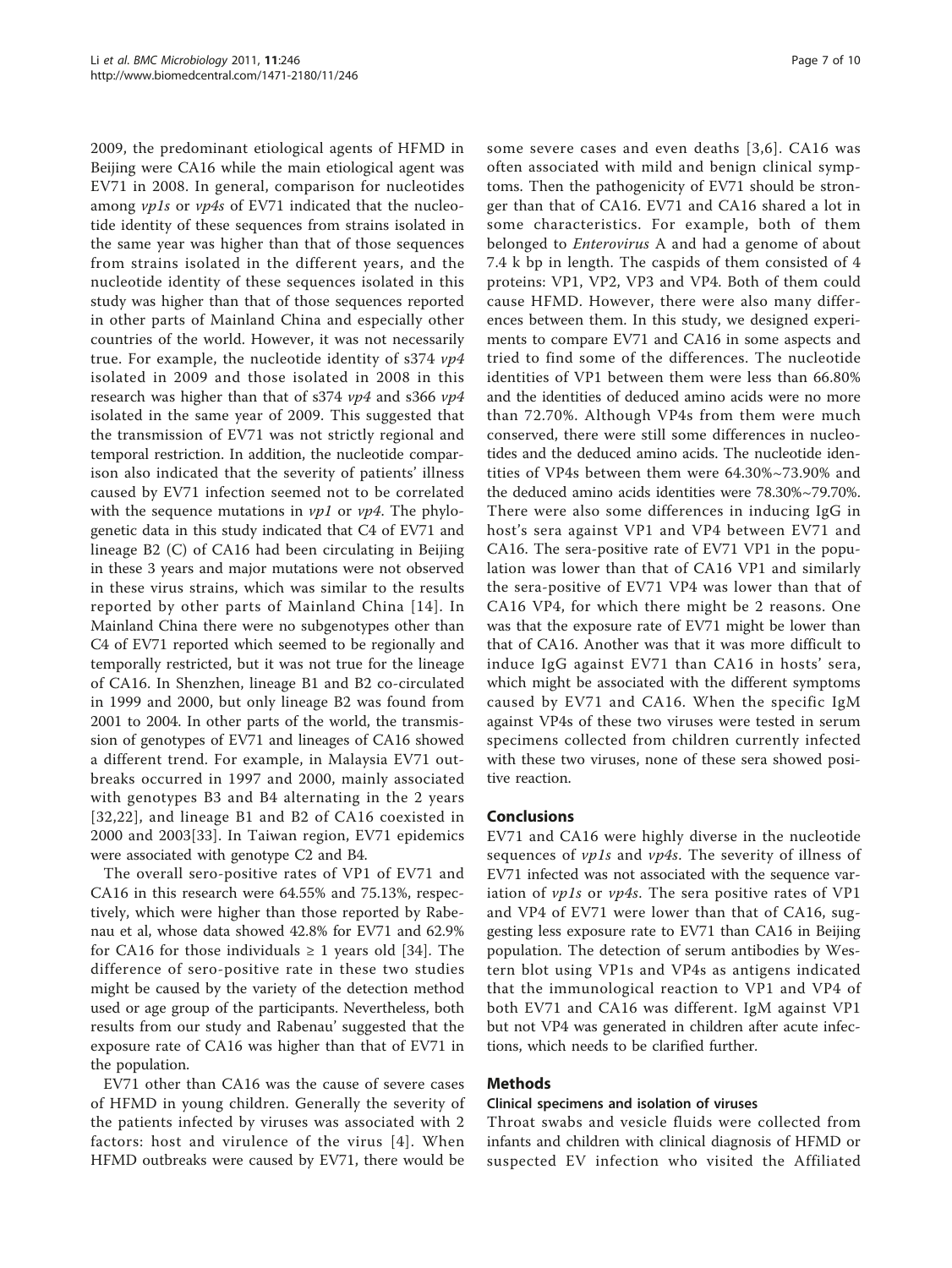Children's Hospital to Capital Institute of Paediatrics during the HFMD seasons of year 2007 to 2009. The specimens were inoculated in Vero cells after being delivered to the Laboratory of Virology, and CPE were observed by microscopy everyday. When the CPE reached ++++, the isolates were harvested and stored at-80°C until use.

#### Serum specimens

Serum specimens for the detection of IgM antibodies against the expressed VP1s and VP4s were collected from infants and children with acute EV infection, including 14 from children with acute EV71 infection and 12 from children with acute CA16 infection identified by RT-PCR, virus isolation from throat swabs and vesicle fluids, and immnofluorescence staining of IgM against EV71 or CA16 in sera (data not shown). Another batch of 189 sera were collected for the detection of IgG antibodies against the expressed proteins, including 141 from adults for regular health check up and 48 children without acute EV infections.

The study was performed according to the Declaration of Helsinki II and approved by Ethics Committee of Capital Institute of Paediatrics and written informed consent was obtained from all patients or from their caretakers.

#### Identification of EV71 and CA16 from clinical specimens and isolated viruses by RT-PCR

RNAs were extracted from clinical specimens and isolated virus strains using Trizol (Invitrogen, USA) following the instructions provided by manufacture. RT-PCR was carried out to identify EV71 and CA16 in the specimens and virus isolates. Viral cDNAs were generated using random primer (Invitrogen, USA) and M-MLV (Invitrogen, USA) by reverse transcription. EV consensus primers, EV71 and CA16 specific primers were synthesized according to Perara D's [[33](#page-9-0)] and Singh S' [[35\]](#page-9-0), and used to detect EV71 and CA16 by PCR as described by our group previously [[29\]](#page-9-0). The PCR products were analyzed by electrophoresis in a 2% agarose (GibcoBRL, US) gel and visualized by staining the gels with ethedium bromide.

#### Cloning and sequencing of vp1s and vp4s

cDNA products from several virus isolates were selected (see Additional file [2](#page-8-0)) and amplified by PCR with primers designed using primer premier 5.0 (Table 4). The PCR cycling conditions for amplifying EV71 vp1s, EV71  $vp4s$  and CA16  $vp4s$  consisted of 4 min at 94°C, followed by 35 cycles of 94°C 30 s, 52°C 30 s, 72°C 1 min, and then 72°C for 7 min. The steps for amplifying EV71 vp4s were the same as those for amplifying the other 3 protein genes except for annealing temperatures at 55°C

#### Table 4 Primers used for cloning and sequencing

| primers     | sequences                   | fragments (bp) |
|-------------|-----------------------------|----------------|
| FV71-VP1-1F | 5'-TGAAGTTRTGYAAGGATGC-3'   |                |
| FV71-VP1-1R | 5'-CCACTCTAAAATTRCCCAC-3'   | 993            |
| FV71-VP4-1F | 5'-CTACTTTGGGTGTCCGTGTT-3'  |                |
| FV71-VP4-1R | 5'-GGGAACTTCCAGTACCATCC-3'  | 655            |
| CA16-VP1-1F | 5'-ACTATGCAAGGACACWGAG -3'  |                |
| CA16-VP1-1R | 5'- CAGTGGTGGAAGAGACTAAA-3' | 1076           |
| CA16-VP4-1F | 5'- GGCTGCTTATGGTGACAA-3'   |                |
| CA16-VP4-1R | 5'- CATGGGAGCTATGGTGAC-3'   | 1090           |

F referred as forward primer and R referred as reverse primer.

for 30 s. Agarose gel electrophoresis and EasyPure Quick Gel Extraction Kit (Trans Gen Biotech, China) were used to purify those amplified products. The purified products were ligated to pGEM-T cloning vector (Promega, USA) for transformation into competent  $DH5\alpha$  cells. Positive clones were identified by White-Blue colony selection and sequencing (Invitrogen Co).

#### Expression and Purification of VP1s and VP4s

The pET-30a vector with an N-terminal His·Tag/thrombin/S·Tag™/-enterokinase configuration plus an optional C-terminal His·Tag sequence with endonuclease sites of BamHland Xholand the pGEX-4T-1 vector with an N-terminal GST (glutathione S-transferase) ·Tag/thrombin configuration with endonuclease sites of EcoRⅠ and XhoⅠwere used for expressing VP1s and VP4s, respectively. The virus isolates selected for expression were s67 (for VP4 of EV71), s108 (for VP1 of EV71), s390 (for VP1 of CA16) and s401 (for VP4 of CA16). The genes were purified with agarose gel electrophoresis and EasyPure Quick Gel Extraction Kit after being amplified by PCR with corresponding primers (Table [5\)](#page-8-0). The cycling condition for amplifying VP1s of EV71 and CA16 consists of 95°C for 4 min, followed by 35 cycles of 95°C 30 s, 55°C 30 s, 72°C 1 min, and then 72°C for 7 min. The steps for amplifying VP4 of EV71 and CA16 were the same as those for amplifying the VP1s, except that the annealing temperatures were 50°C and 57°C respectively.

These genes as well as plasmid DNAs of PET30a and pGEX-4T-1 were digested with corresponding endonuclease (Promega, table [2](#page-4-0)) and ligated, followed by transformation into competent BL21 cells. After being verified by sequencing, these recombinants were induced with 1 mM isopropyl  $\beta$ -thiogalactopyranoside (IPTG) for 3 hours. The cells were incubated on ice for 30 min and harvested by centrifugation at 5000 g and 4°Cfor 5 min. The pellets containing VP1s were re-suspended in Buffer A (50 mM Tris-HCL PH 8.0, 150 mM Nacl, 2 mM Cacl<sub>2</sub>, 0.1% Triton-X-100), lysed by sonication for 5 min and centrifuged at 11,300 g and 4°C for 15 min.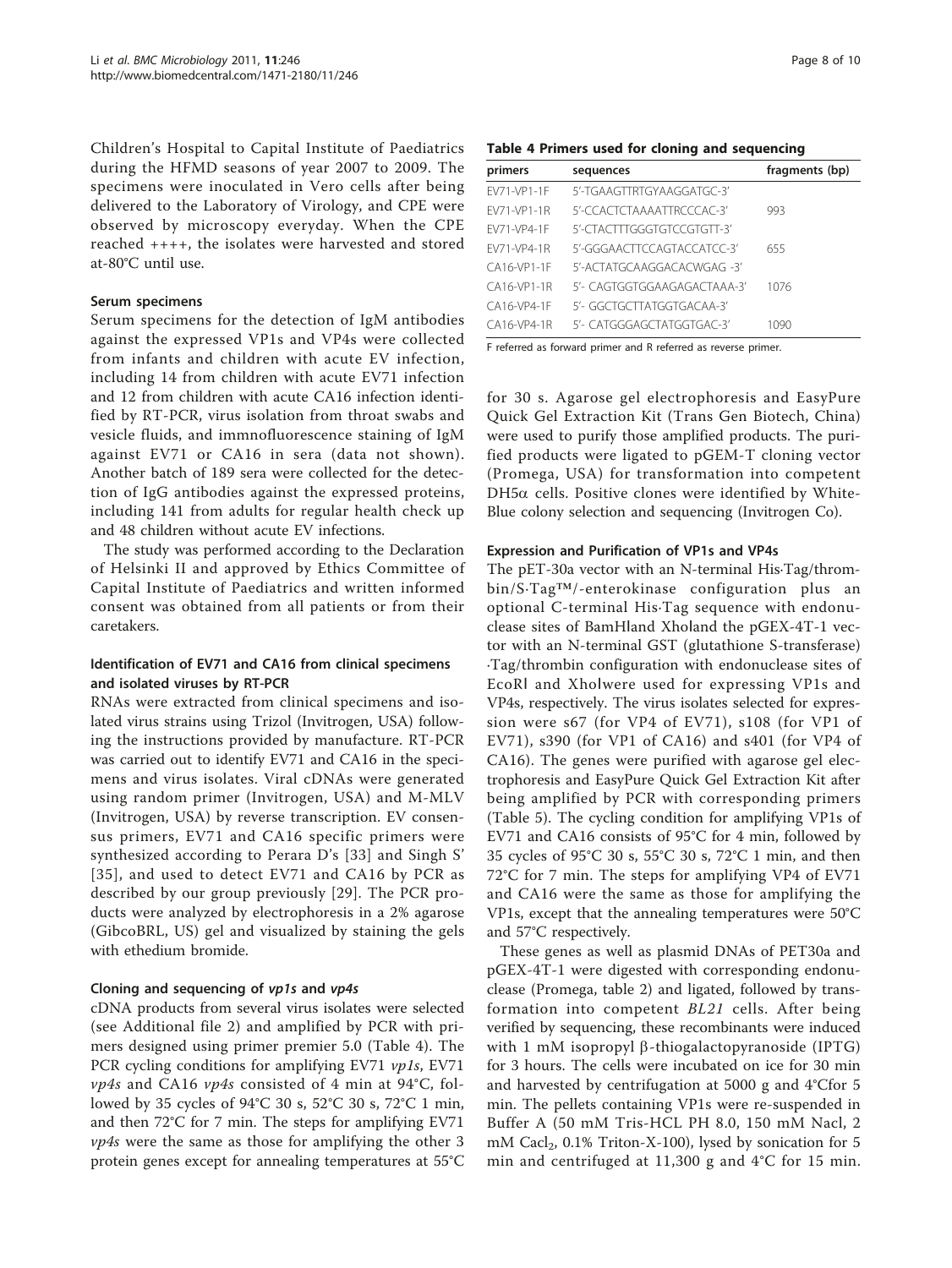| primers           | sequences                               | endonuclease | fragments (bp) |
|-------------------|-----------------------------------------|--------------|----------------|
| FV71-VP1-2F       | 5'- ACGGATCCGGAGATAGGGTGGCAGAT -3'      | BamHI        |                |
| FV71-VP1-2R       | 5'- CCTCTCGAGTTAAAGAGTGGTGATCGCTGTG -3' | Xhol         | 911            |
| FV71-VP4-2F       | 5'-CCGAATTCATGGGCTCGCAAGTG-3'           | EcoRI        |                |
| <b>FV71VP4-2R</b> | 5'-TCTCTCGAGTTACTTCAGCGGCGCTGC-3'       | Xhol         | 227            |
| CA16-VP1-2F       | 5'- GAAGATCTGGGGGATCCTATCGCAGAC-3'      | BamHI        |                |
| CA16-VP1-2R       | 5'- CCGCTCGAGTTACAGTGTTGTTATCTTG-3'     | Xhol         | 912            |
| CA16-VP4-2R       | 5' -CGCCGAATTCATGGGGTCACAAGT -3'        | FroRL        |                |
| CA16-VP4-2F       | 5'- TATCTCGAGTTACTTGAGCGGCGGG -3'       | Xhol         | 229            |

<span id="page-8-0"></span>Table 5 Primers designed for the expression of VP1s and VP4s

F referred as forward primer and R referred as reverse primer.

The supernatants were removed and the pellets were washed with Buffer B (50 mM Tris-Hcl PH 8.0, 1 mM EDTA, 0.2% Triton-X-100, 4 M Urea) at 11,300 g and 4°C for 15 min for twice. The pellets were re-suspended in Wash Buffer (0.1 M  $NaH_2PO_4$ , 10 mM Tris-Hcl, 8 M Urea) and incubated on ice for 2 hours. The supernatants were clarified by centrifugation at 11,300 g and 4° C for 15 min and loaded on columns for purification. The pellets containing VP4s were re-suspended in PBS (140 mM Nacl, 2.7 mM Kcl, 10 mM  $Na<sub>2</sub>HPO<sub>4</sub>$ , and 1.8 mM  $KH_2PO_4$ ) and sonicated for 5 min. The supernatants were separated from the pellets by centrifugation at 10000 g and 4°C for 10 min and harvested, and the pellets were re-suspended in PBS containing 8 M Urea and mixed with the supernatants harvested. The mixtures were clarified by centrifugation at 10000 g and 4°C for 10 min and the supernatants were loaded on columns for purification. VP1s were purified by nickelnitrilotriacetic acid (Ni-NTA) agarose (Qiagen, Valencia, CA) and VP4s were purified by Glutathione Sepharose™ 4B (GE Healthcare, Sweden) following the instructions of manufactures, respectively.

# Detection of IgM/IgG against expressed VP1s and VP4s in serum samples by Western Blot

The purified proteins of VP1s and VP4s were separated by SDS-PAGE using 12% polyacrylamide gel and electro-transferred onto nitrocellulose membranes according to standard procedures (Bio-Rad Laboratories). The transferred membranes were blocked with 5% non-fat milk in PBS, sliced into strips, and probed by sera. The dilutions of sera were 1:10 and 1:200 for the detection of IgM and IgG respectively. The secondary antibodies were goat anti-human IgM conjugated with horseradishperoxidase (Jackson ImmunoResearch Laboratories, Inc., USA) and goat anti-human IgG conjugated with horseradish-peroxidase (Jackson ImmunoResearch Laboratories, Inc., USA), respectively. The membranes were developed with 3, 3'-diaminobenzidine (DAB, AMRESCO Inc., USA) colour developing reagent.

#### Data analysis

Sequence analyses were performed using DNAStar and MEGA 4.0. The MagAlign of DNAStar was used to compare nucleotides and deduced amino acids by sequence distances and manual calculation. A phylogenetic tree was constructed by the neighbour-joining method after estimation of genetic distance using the pdistance method [[36\]](#page-9-0). A bootstrapping test was performed 1,000 pseudo replicate data sets. The data about the detection of IgG in sera by Western Blot were analyzed by chi-square method ( $\chi$ 2 test). P < 0.05 is the level for significant difference.

#### Additional material

[Additional file 1: T](http://www.biomedcentral.com/content/supplementary/1471-2180-11-246-S1.DOC)he strains obtained from GenBank referred in this research.

[Additional file 2: V](http://www.biomedcentral.com/content/supplementary/1471-2180-11-246-S2.DOC)irus strains cloned and sequenced in this research.

#### Acknowledgements

We thank clinical doctors and nurses in the Affiliated Children's Hospital to Capital Institute of Paediatrics for collecting specimens from children and information from their parents. This work was supported by "Special grant for the research on Hand, Foot and Mouth Diseases" (No. 2008BAI70B00– 2008BAI70B01) from China Ministry of Science and Technology and "grant for development of Medical Science in Beijing" (No. 2009-3127) from Beijing municipal government.

#### Author details

<sup>1</sup>Graduate School, Peking Union Medical College, No. 9 Dongdansantiao Lane, Dongcheng District, Beijing, 100730, China. <sup>2</sup>Laboratory of Virology Capital Institute of Paediatrics, No. 2 Yabao Road, Chaoyang District, Beijing, 100020, China.

#### Authors' contributions

YL carried out nucleotide sequencing, expression of VP4 proteins, Western blot, data analysis, and drafting the manuscript. RZ performed the design of the experiment, nucleotide sequencing, expression of VP1 proteins, Western blot, data analysis and revising of the manuscript. The corresponding author, YQ is the PI of the project, participated in study design and coordination and performed data analysis and revising the manuscript. JD, YS, LL, FW and LZ were involved in the collection of samples, virus isolation and RT-PCR for identification of the isolates. All authors have read and approved the final manuscript.